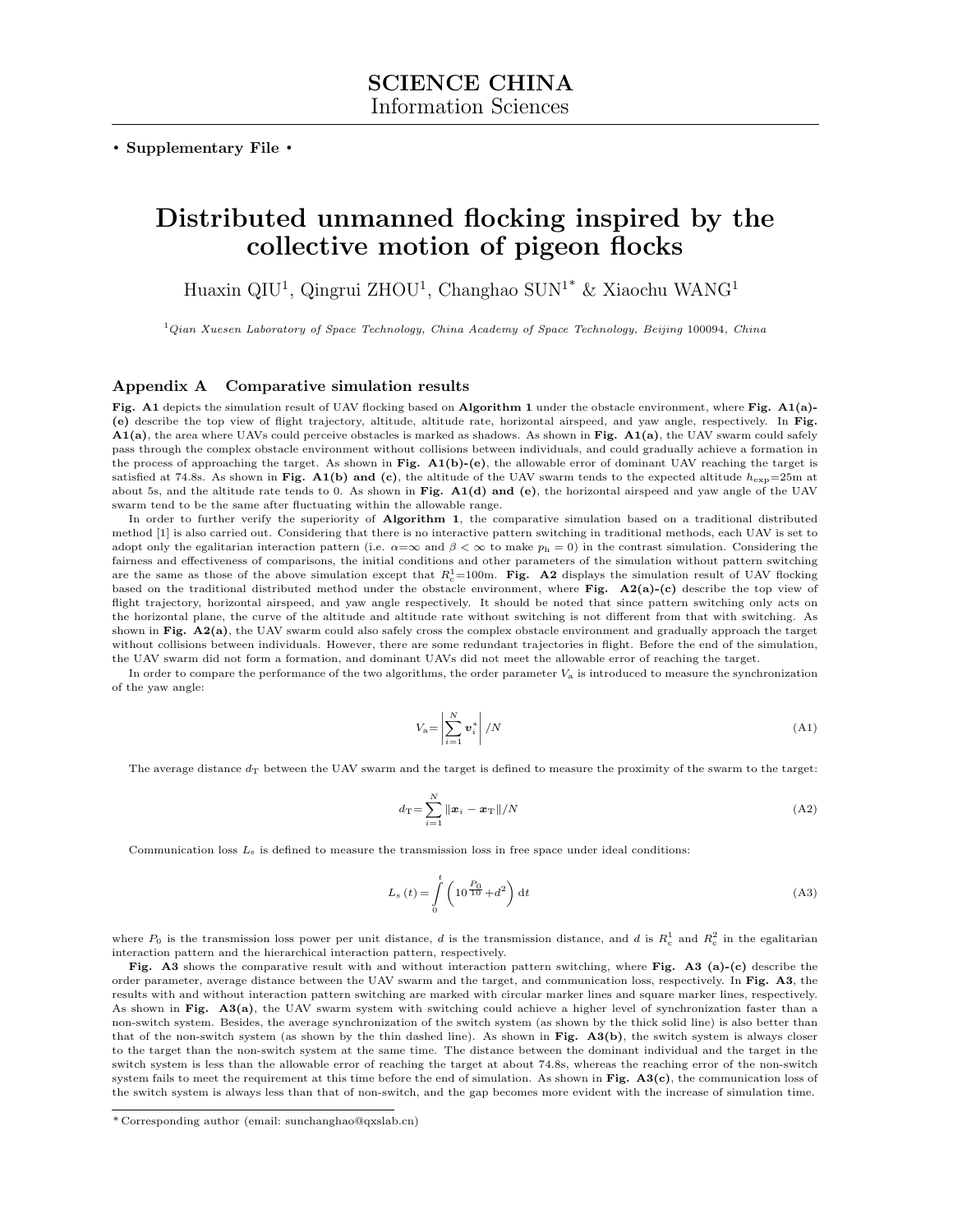

**Figure A3** Comparison between **Algorithm 1** (Switch) and the traditional algorithm (non-switch).

In summary, a UAV swarm based on **Algorithm 1** could reach a target without clustering under the environment with obstacles. Compared with systems without interactive pattern switching, the switch system based on **Algorithm 1** has advantages in the synchronization, approaching rapidity and communication loss.

## **References**

1 Zhang X, Duan H. Altitude consensus based 3D flocking control for fixed-wing unmanned aerial vehicle swarm trajectory tracking. P I Mech Eng G-J Aer, 2016, 230(14): 2628-2638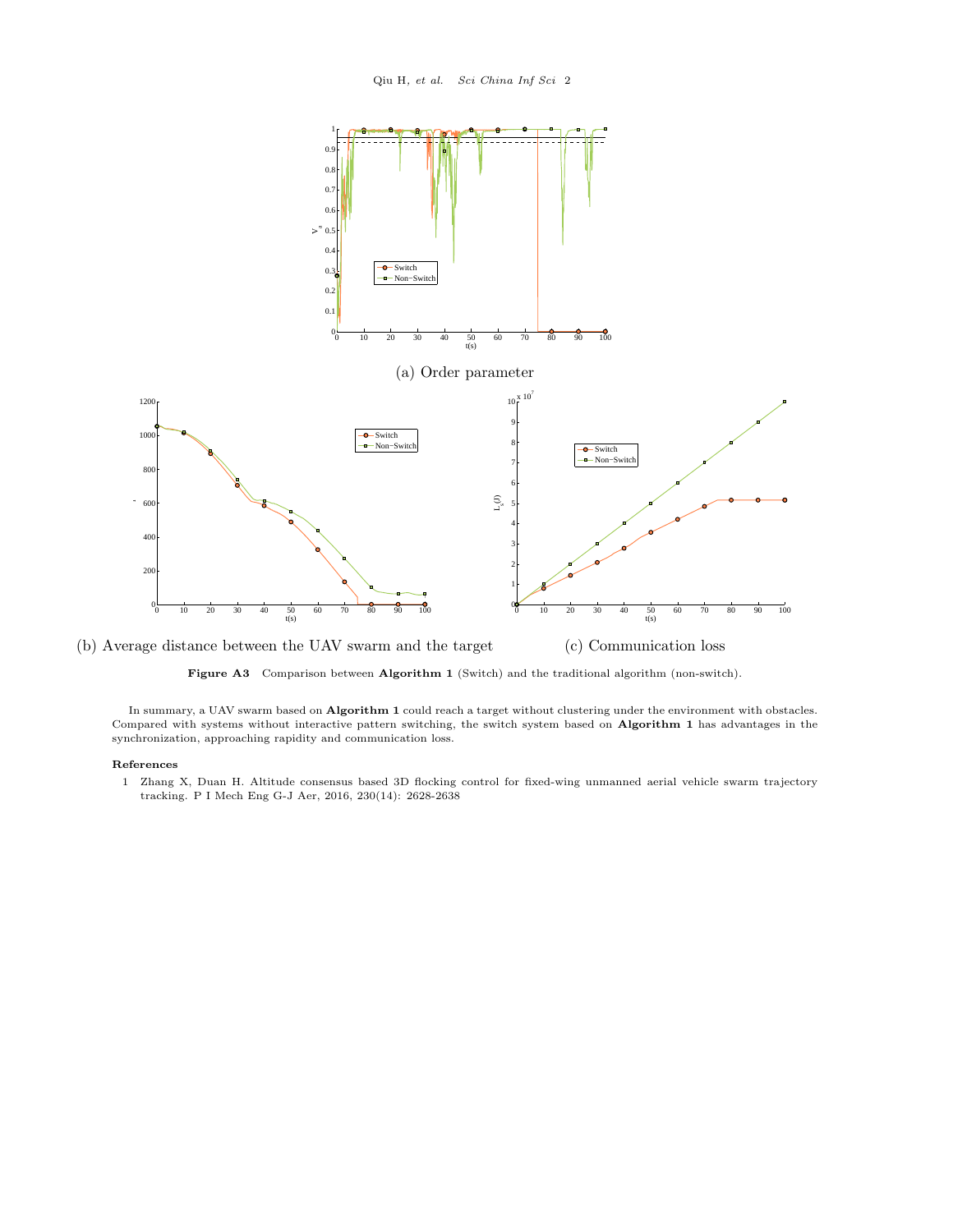

**Figure A1** UAV flocking based on **Algorithm 1** (with switch).